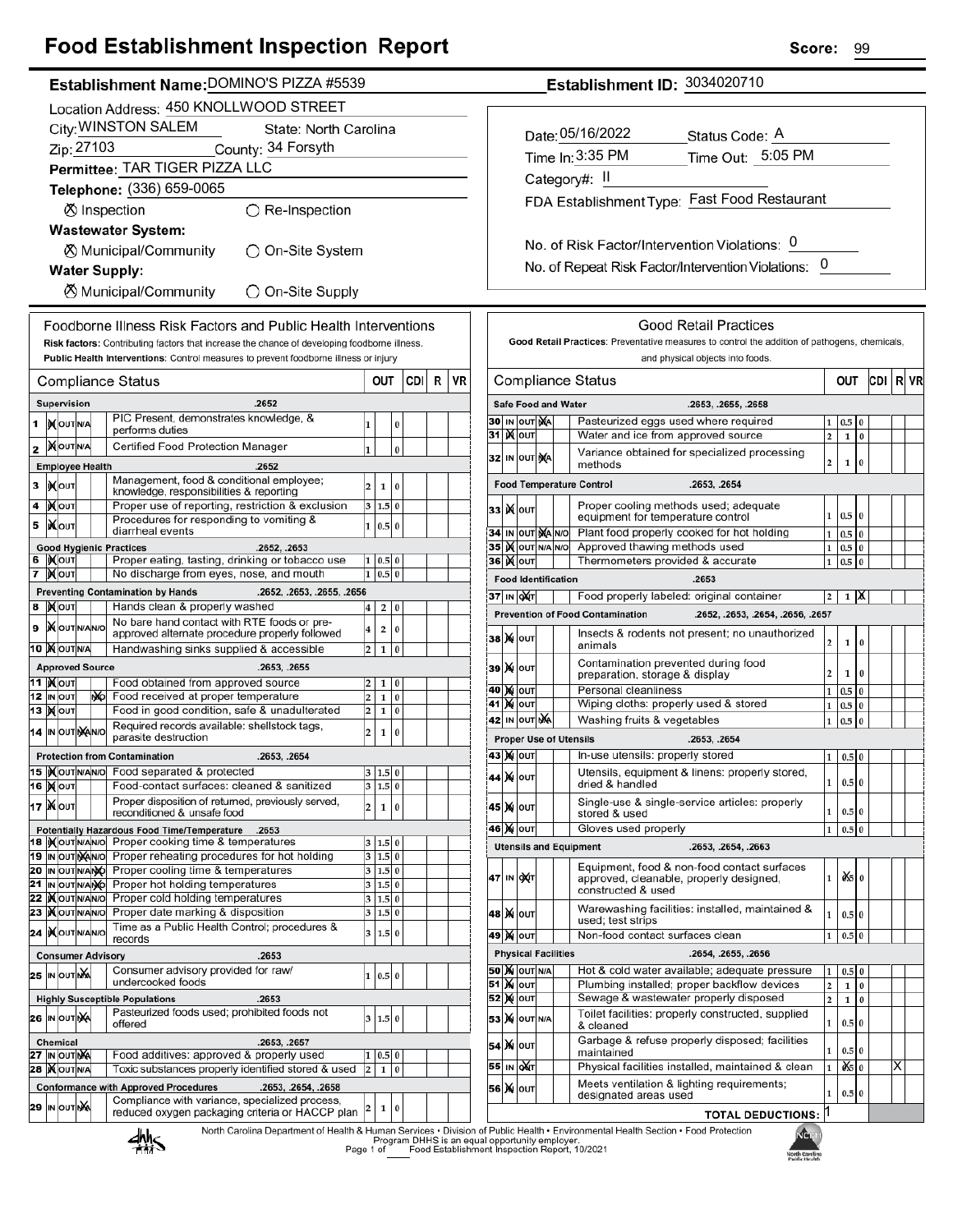# Comment Addendum to Food Establishment Inspection Report

| Establishment Name: DOMINO'S PIZZA #5539                                                                                            |          | Establishment ID: 3034020710                                                        |                                                      |  |  |  |
|-------------------------------------------------------------------------------------------------------------------------------------|----------|-------------------------------------------------------------------------------------|------------------------------------------------------|--|--|--|
| Location Address: 450 KNOLLWOOD STREET<br>City: WINSTON SALEM                                                                       | State:NC | $ \mathsf{X} $ Inspection $\Box$ Re-Inspection<br> X <br>Comment Addendum Attached? | Date: 05/16/2022<br>Status Code: A<br>Category #: II |  |  |  |
| County: 34 Forsyth<br>Zip: 27103                                                                                                    |          | Water sample taken?   $\left  \right $ Yes $\left  \right $ No                      |                                                      |  |  |  |
| Wastewater System: X Municipal/Community   On-Site System<br>Water Supply: $\overline{x}$ Municipal/Community $\Box$ On-Site System |          | Email 1: partigerpizza@hotmail.com<br>Email $2$ :<br>Email $3:$                     |                                                      |  |  |  |
| Permittee: TAR TIGER PIZZA LLC                                                                                                      |          |                                                                                     |                                                      |  |  |  |
| Telephone: (336) 659-0065                                                                                                           |          |                                                                                     |                                                      |  |  |  |
| Temperature Observations                                                                                                            |          |                                                                                     |                                                      |  |  |  |

|               | Effective January 1, 2019 Cold Holding is now 41 degrees or less |                    |          |           |          |      |  |  |  |  |
|---------------|------------------------------------------------------------------|--------------------|----------|-----------|----------|------|--|--|--|--|
| Item<br>Wings | Location<br>reheated for immediate<br>service                    | Temp Item<br>200.0 | Location | Temp Item | Location | Temp |  |  |  |  |
|               | Meat Lover's Pizza cooked for immediate service                  | 205.0              |          |           |          |      |  |  |  |  |
| Mozzarella    | pizza station                                                    | 41.0               |          |           |          |      |  |  |  |  |
| Philly Steak  | pizza station                                                    | 40.0               |          |           |          |      |  |  |  |  |
| Spinach       | pizza station                                                    | 39.0               |          |           |          |      |  |  |  |  |
| Ham           | pizza station                                                    | 41.0               |          |           |          |      |  |  |  |  |
| Sausage       | pizza station                                                    | 41.0               |          |           |          |      |  |  |  |  |
| Noodles       | pizza station                                                    | 41.0               |          |           |          |      |  |  |  |  |
| Wings         | reach-in cooler                                                  | 41.0               |          |           |          |      |  |  |  |  |
| Mozzarella    | walk-in cooler                                                   | 40.0               |          |           |          |      |  |  |  |  |
| Hot Water     | 3-compartment sink                                               | 126.0              |          |           |          |      |  |  |  |  |
| Quat Sani     | 3-compartment sink                                               | 300.0              |          |           |          |      |  |  |  |  |
| Serv Safe     | Jonathan Bailey 7-19-23                                          | 000.0              |          |           |          |      |  |  |  |  |
|               |                                                                  |                    |          |           |          |      |  |  |  |  |
|               |                                                                  |                    |          |           |          |      |  |  |  |  |

| Person in Charge (Print & Sign): Jonathan                                                                                                                                                                                                                  | First                       | Last<br><b>Bailey</b> |  |  |  |  |
|------------------------------------------------------------------------------------------------------------------------------------------------------------------------------------------------------------------------------------------------------------|-----------------------------|-----------------------|--|--|--|--|
|                                                                                                                                                                                                                                                            | First                       | Last                  |  |  |  |  |
| Regulatory Authority (Print & Sign): Victoria                                                                                                                                                                                                              |                             | Murphy                |  |  |  |  |
| REHS ID: 2795 - Murphy, Victoria                                                                                                                                                                                                                           | Verification Required Date: |                       |  |  |  |  |
| REHS Contact Phone Number: (336) 703-3814                                                                                                                                                                                                                  |                             |                       |  |  |  |  |
| North Carolina Department of Health & Human Services<br>• Food Protection Program<br>• Environmental Health Section<br>● Division of Public Health<br>DHHS is an equal opportunity employer.<br>Food Establishment Inspection Report, 10/2021<br>Page 1 of |                             |                       |  |  |  |  |